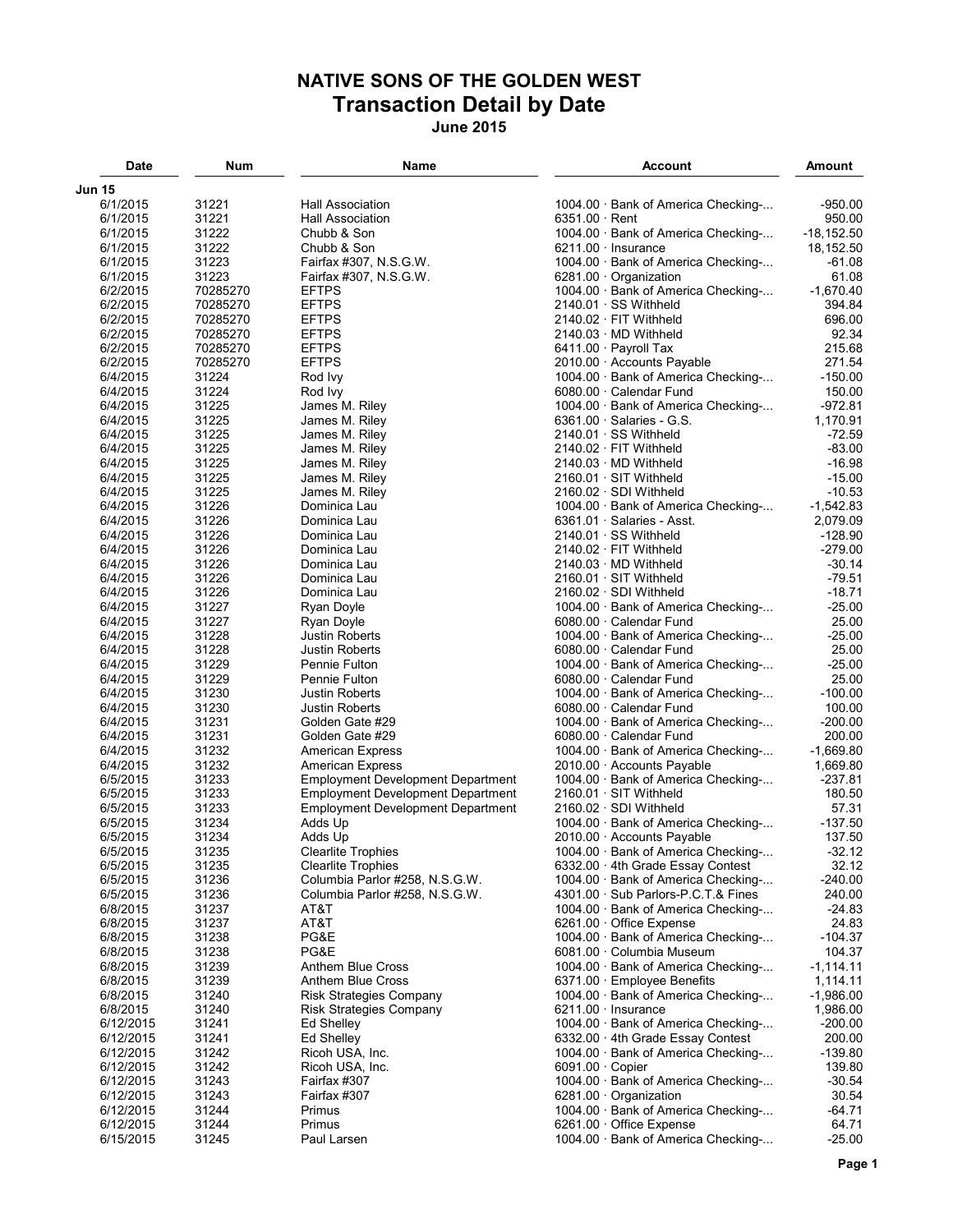## **NATIVE SONS OF THE GOLDEN WEST Transaction Detail by Date June 2015**

| 6/15/2015<br>31245<br>25.00<br>Paul Larsen<br>6080.00 · Calendar Fund<br>1004.00 · Bank of America Checking-<br>$-25.00$<br>6/15/2015<br>31246<br>Dan Navarro<br>25.00<br>6/15/2015<br>31246<br>Dan Navarro<br>6080.00 · Calendar Fund<br>$-25.00$<br>6/15/2015<br>31247<br>1004.00 · Bank of America Checking-<br>Anna Hohman<br>31247<br>25.00<br>6/15/2015<br>6080.00 · Calendar Fund<br>Anna Hohman<br>31248<br>$-25.00$<br>6/15/2015<br>Karlie Phillips<br>1004.00 · Bank of America Checking-<br>25.00<br>6/15/2015<br>31248<br>Karlie Phillips<br>6080.00 · Calendar Fund<br>6/15/2015<br>31249<br>Gary Scotto<br>1004.00 · Bank of America Checking-<br>$-25.00$<br>25.00<br>6/15/2015<br>31249<br>Gary Scotto<br>6080.00 · Calendar Fund<br>6/15/2015<br>31250<br>Dan Vogelpohl<br>$-100.00$<br>1004.00 · Bank of America Checking-<br>100.00<br>6/15/2015<br>31250<br>Dan Vogelpohl<br>6080.00 · Calendar Fund<br>1004.00 · Bank of America Checking-<br>$-25.00$<br>6/15/2015<br>31251<br>Modesto #11<br>25.00<br>6/15/2015<br>31251<br>Modesto #11<br>6080.00 · Calendar Fund<br>31252<br>$-25.00$<br>6/15/2015<br><b>Justin Roberts</b><br>1004.00 · Bank of America Checking-<br>31252<br>25.00<br>6/15/2015<br><b>Justin Roberts</b><br>6080.00 · Calendar Fund<br>1004.00 · Bank of America Checking-<br>$-25.00$<br>6/15/2015<br>31253<br>Durene Fong<br>31253<br>25.00<br>6/15/2015<br>6080.00 · Calendar Fund<br>Durene Fong<br>$-25.00$<br>6/15/2015<br>31254<br>Sean Courtz<br>1004.00 · Bank of America Checking-<br>31254<br>25.00<br>6/15/2015<br>Sean Courtz<br>6080.00 · Calendar Fund<br>1004.00 · Bank of America Checking-<br>$-25.00$<br>6/15/2015<br>31255<br>Suzanne Grass<br>31255<br>25.00<br>6/15/2015<br>Suzanne Grass<br>6080.00 · Calendar Fund<br>1004.00 · Bank of America Checking-<br>$-25.00$<br>6/15/2015<br>31256<br>Napa #62<br>31256<br>25.00<br>6/15/2015<br>Napa #62<br>6080.00 · Calendar Fund<br>31257<br>$-100.00$<br>6/15/2015<br>Linda Yeaw<br>1004.00 · Bank of America Checking-<br>31257<br>100.00<br>6/15/2015<br>Linda Yeaw<br>6080.00 · Calendar Fund<br>$-25.00$<br>6/15/2015<br>31258<br>Martin Vital<br>1004.00 · Bank of America Checking-<br>25.00<br>6/15/2015<br>31258<br>Martin Vital<br>6080.00 · Calendar Fund<br>31259<br>$-10.73$<br>6/15/2015<br>L. Vene Thompson, Jr.<br>1004.00 · Bank of America Checking-<br>31259<br>10.73<br>6/15/2015<br>L. Vene Thompson, Jr.<br>6080.00 · Calendar Fund<br>31260<br>$-1,100.00$<br>6/15/2015<br>Dean Zellers<br>1004.00 · Bank of America Checking-<br>6/15/2015<br>31260<br>Dean Zellers<br>6191.00 G.P.'S Misc. Expense<br>1,100.00<br>$-63.80$<br>6/15/2015<br>31261<br>Donald Meyer<br>1004.00 Bank of America Checking-<br>6/15/2015<br>31261<br>Donald Meyer<br>$6161.00 \cdot G.P.$ Committees<br>63.80<br>31262<br>$-349.50$<br>6/15/2015<br><b>Chase Card Services</b><br>1004.00 · Bank of America Checking-<br>6/15/2015<br>31262<br><b>Chase Card Services</b><br>180.01<br>$2010.00 \cdot$ Accounts Payable<br>31262<br>169.49<br>6/15/2015<br><b>Chase Card Services</b><br>$6520.00 \cdot$ Website<br>31263<br>$-64.50$<br>6/15/2015<br>Anthony Starelli<br>1004.00 · Bank of America Checking-<br>64.50<br>6/15/2015<br>31263<br>Anthony Starelli<br>$6161.00 \cdot G.P.$ Committees<br>$-157.52$<br>6/15/2015<br>31264<br><b>Tuolumne Utilities District</b><br>1004.00 · Bank of America Checking-<br>31264<br>157.52<br>6/15/2015<br><b>Tuolumne Utilities District</b><br>6081.00 · Columbia Museum<br>$-30.54$<br>6/19/2015<br>31265<br>Modesto #11<br>1004.00 · Bank of America Checking-<br>30.54<br>6/19/2015<br>31265<br>6281.00 Organization<br>Modesto #11<br>1004.00 · Bank of America Checking-<br>$-61.08$<br>6/19/2015<br>31266<br>Solano #39<br>6/19/2015<br>31266<br>Solano #39<br>6281.00 Organization<br>61.08<br>Col. Nelson M. Holderman #316<br>6/19/2015<br>31267<br>1004.00 · Bank of America Checking-<br>$-30.54$<br>6/19/2015<br>30.54<br>31267<br>Col. Nelson M. Holderman #316<br>6281.00 Organization<br>1004.00 · Bank of America Checking-<br>$-177.75$<br>6/19/2015<br>31268<br>State Compensation Insurance Fund<br>6/19/2015<br>31268<br>State Compensation Insurance Fund<br>$6211.00 \cdot$ Insurance<br>177.75<br>6/19/2015<br>31269<br>1004.00 · Bank of America Checking-<br>$-507.75$<br>James M. Riley<br>6/19/2015<br>31269<br>$6361.00 \cdot$ Salaries - G.S.<br>585.42<br>James M. Riley<br>$-36.30$<br>6/19/2015<br>31269<br>James M. Riley<br>$2140.01 \cdot SS$ Withheld<br>$-23.00$<br>6/19/2015<br>31269<br>James M. Riley<br>$2140.02 \cdot$ FIT Withheld<br>6/19/2015<br>31269<br>$-8.49$<br>James M. Riley<br>$2140.03 \cdot MD$ Withheld<br>$-4.61$<br>6/19/2015<br>31269<br>$2160.01 \cdot$ SIT Withheld<br>James M. Riley<br>31269<br>$-5.27$<br>6/19/2015<br>James M. Riley<br>$2160.02 \cdot SDI$ Withheld<br>31270<br>$-1,542.89$<br>6/19/2015<br>Dominica Lau<br>1004.00 · Bank of America Checking-<br>2,079.17<br>6/19/2015<br>31270<br>Dominica Lau<br>$6361.01 \cdot$ Salaries - Asst.<br>$-128.91$<br>6/19/2015<br>31270<br>Dominica Lau<br>$2140.01 \cdot SS$ Withheld<br>31270<br>2140.02 · FIT Withheld<br>$-279.00$<br>6/19/2015<br>Dominica Lau<br>$-30.15$<br>6/19/2015<br>31270<br>Dominica Lau<br>$2140.03 \cdot MD$ Withheld<br>6/19/2015<br>31270<br>2160.01 · SIT Withheld<br>$-79.51$<br>Dominica Lau<br>$-18.71$<br>6/19/2015<br>31270<br>$2160.02 \cdot SDI$ Withheld<br>Dominica Lau<br>$-502.64$<br>6/19/2015<br>31271<br>Philip D. Wong<br>1004.00 · Bank of America Checking-<br>31271<br>6361.00 $\cdot$ Salaries - G.S.<br>585.41<br>6/19/2015<br>Philip D. Wong<br>2140.01 · SS Withheld<br>6/19/2015<br>31271<br>Philip D. Wong<br>$-36.29$<br>Philip D. Wong<br>$2140.02 \cdot$ FIT Withheld<br>$-32.00$<br>6/19/2015<br>31271<br>6/19/2015<br>31271<br>Philip D. Wong<br>2140.03 · MD Withheld<br>$-8.49$ | Date | Num | Name | <b>Account</b> | Amount |
|--------------------------------------------------------------------------------------------------------------------------------------------------------------------------------------------------------------------------------------------------------------------------------------------------------------------------------------------------------------------------------------------------------------------------------------------------------------------------------------------------------------------------------------------------------------------------------------------------------------------------------------------------------------------------------------------------------------------------------------------------------------------------------------------------------------------------------------------------------------------------------------------------------------------------------------------------------------------------------------------------------------------------------------------------------------------------------------------------------------------------------------------------------------------------------------------------------------------------------------------------------------------------------------------------------------------------------------------------------------------------------------------------------------------------------------------------------------------------------------------------------------------------------------------------------------------------------------------------------------------------------------------------------------------------------------------------------------------------------------------------------------------------------------------------------------------------------------------------------------------------------------------------------------------------------------------------------------------------------------------------------------------------------------------------------------------------------------------------------------------------------------------------------------------------------------------------------------------------------------------------------------------------------------------------------------------------------------------------------------------------------------------------------------------------------------------------------------------------------------------------------------------------------------------------------------------------------------------------------------------------------------------------------------------------------------------------------------------------------------------------------------------------------------------------------------------------------------------------------------------------------------------------------------------------------------------------------------------------------------------------------------------------------------------------------------------------------------------------------------------------------------------------------------------------------------------------------------------------------------------------------------------------------------------------------------------------------------------------------------------------------------------------------------------------------------------------------------------------------------------------------------------------------------------------------------------------------------------------------------------------------------------------------------------------------------------------------------------------------------------------------------------------------------------------------------------------------------------------------------------------------------------------------------------------------------------------------------------------------------------------------------------------------------------------------------------------------------------------------------------------------------------------------------------------------------------------------------------------------------------------------------------------------------------------------------------------------------------------------------------------------------------------------------------------------------------------------------------------------------------------------------------------------------------------------------------------------------------------------------------------------------------------------------------------------------------------------------------------------------------------------------------------------------------------------------------------------------------------------------------------------------------------------------------------------------------------------------------------------------------------------------------------------------------------------------------------------------------------------------------------------------------------------------------------------------------------------------------------------------------------------------------------------------------------------------------------------------------------------------------------------------------------------------------------------------------------------------------------------------------------------------------------------------------------------------------------------------------------------------------------------------------------------------------------------------------------------------------------------------------------------------------------------------------------------------------------------------------------------------------------------------------------------------------------------------|------|-----|------|----------------|--------|
|                                                                                                                                                                                                                                                                                                                                                                                                                                                                                                                                                                                                                                                                                                                                                                                                                                                                                                                                                                                                                                                                                                                                                                                                                                                                                                                                                                                                                                                                                                                                                                                                                                                                                                                                                                                                                                                                                                                                                                                                                                                                                                                                                                                                                                                                                                                                                                                                                                                                                                                                                                                                                                                                                                                                                                                                                                                                                                                                                                                                                                                                                                                                                                                                                                                                                                                                                                                                                                                                                                                                                                                                                                                                                                                                                                                                                                                                                                                                                                                                                                                                                                                                                                                                                                                                                                                                                                                                                                                                                                                                                                                                                                                                                                                                                                                                                                                                                                                                                                                                                                                                                                                                                                                                                                                                                                                                                                                                                                                                                                                                                                                                                                                                                                                                                                                                                                                                                                                                      |      |     |      |                |        |
|                                                                                                                                                                                                                                                                                                                                                                                                                                                                                                                                                                                                                                                                                                                                                                                                                                                                                                                                                                                                                                                                                                                                                                                                                                                                                                                                                                                                                                                                                                                                                                                                                                                                                                                                                                                                                                                                                                                                                                                                                                                                                                                                                                                                                                                                                                                                                                                                                                                                                                                                                                                                                                                                                                                                                                                                                                                                                                                                                                                                                                                                                                                                                                                                                                                                                                                                                                                                                                                                                                                                                                                                                                                                                                                                                                                                                                                                                                                                                                                                                                                                                                                                                                                                                                                                                                                                                                                                                                                                                                                                                                                                                                                                                                                                                                                                                                                                                                                                                                                                                                                                                                                                                                                                                                                                                                                                                                                                                                                                                                                                                                                                                                                                                                                                                                                                                                                                                                                                      |      |     |      |                |        |
|                                                                                                                                                                                                                                                                                                                                                                                                                                                                                                                                                                                                                                                                                                                                                                                                                                                                                                                                                                                                                                                                                                                                                                                                                                                                                                                                                                                                                                                                                                                                                                                                                                                                                                                                                                                                                                                                                                                                                                                                                                                                                                                                                                                                                                                                                                                                                                                                                                                                                                                                                                                                                                                                                                                                                                                                                                                                                                                                                                                                                                                                                                                                                                                                                                                                                                                                                                                                                                                                                                                                                                                                                                                                                                                                                                                                                                                                                                                                                                                                                                                                                                                                                                                                                                                                                                                                                                                                                                                                                                                                                                                                                                                                                                                                                                                                                                                                                                                                                                                                                                                                                                                                                                                                                                                                                                                                                                                                                                                                                                                                                                                                                                                                                                                                                                                                                                                                                                                                      |      |     |      |                |        |
|                                                                                                                                                                                                                                                                                                                                                                                                                                                                                                                                                                                                                                                                                                                                                                                                                                                                                                                                                                                                                                                                                                                                                                                                                                                                                                                                                                                                                                                                                                                                                                                                                                                                                                                                                                                                                                                                                                                                                                                                                                                                                                                                                                                                                                                                                                                                                                                                                                                                                                                                                                                                                                                                                                                                                                                                                                                                                                                                                                                                                                                                                                                                                                                                                                                                                                                                                                                                                                                                                                                                                                                                                                                                                                                                                                                                                                                                                                                                                                                                                                                                                                                                                                                                                                                                                                                                                                                                                                                                                                                                                                                                                                                                                                                                                                                                                                                                                                                                                                                                                                                                                                                                                                                                                                                                                                                                                                                                                                                                                                                                                                                                                                                                                                                                                                                                                                                                                                                                      |      |     |      |                |        |
|                                                                                                                                                                                                                                                                                                                                                                                                                                                                                                                                                                                                                                                                                                                                                                                                                                                                                                                                                                                                                                                                                                                                                                                                                                                                                                                                                                                                                                                                                                                                                                                                                                                                                                                                                                                                                                                                                                                                                                                                                                                                                                                                                                                                                                                                                                                                                                                                                                                                                                                                                                                                                                                                                                                                                                                                                                                                                                                                                                                                                                                                                                                                                                                                                                                                                                                                                                                                                                                                                                                                                                                                                                                                                                                                                                                                                                                                                                                                                                                                                                                                                                                                                                                                                                                                                                                                                                                                                                                                                                                                                                                                                                                                                                                                                                                                                                                                                                                                                                                                                                                                                                                                                                                                                                                                                                                                                                                                                                                                                                                                                                                                                                                                                                                                                                                                                                                                                                                                      |      |     |      |                |        |
|                                                                                                                                                                                                                                                                                                                                                                                                                                                                                                                                                                                                                                                                                                                                                                                                                                                                                                                                                                                                                                                                                                                                                                                                                                                                                                                                                                                                                                                                                                                                                                                                                                                                                                                                                                                                                                                                                                                                                                                                                                                                                                                                                                                                                                                                                                                                                                                                                                                                                                                                                                                                                                                                                                                                                                                                                                                                                                                                                                                                                                                                                                                                                                                                                                                                                                                                                                                                                                                                                                                                                                                                                                                                                                                                                                                                                                                                                                                                                                                                                                                                                                                                                                                                                                                                                                                                                                                                                                                                                                                                                                                                                                                                                                                                                                                                                                                                                                                                                                                                                                                                                                                                                                                                                                                                                                                                                                                                                                                                                                                                                                                                                                                                                                                                                                                                                                                                                                                                      |      |     |      |                |        |
|                                                                                                                                                                                                                                                                                                                                                                                                                                                                                                                                                                                                                                                                                                                                                                                                                                                                                                                                                                                                                                                                                                                                                                                                                                                                                                                                                                                                                                                                                                                                                                                                                                                                                                                                                                                                                                                                                                                                                                                                                                                                                                                                                                                                                                                                                                                                                                                                                                                                                                                                                                                                                                                                                                                                                                                                                                                                                                                                                                                                                                                                                                                                                                                                                                                                                                                                                                                                                                                                                                                                                                                                                                                                                                                                                                                                                                                                                                                                                                                                                                                                                                                                                                                                                                                                                                                                                                                                                                                                                                                                                                                                                                                                                                                                                                                                                                                                                                                                                                                                                                                                                                                                                                                                                                                                                                                                                                                                                                                                                                                                                                                                                                                                                                                                                                                                                                                                                                                                      |      |     |      |                |        |
|                                                                                                                                                                                                                                                                                                                                                                                                                                                                                                                                                                                                                                                                                                                                                                                                                                                                                                                                                                                                                                                                                                                                                                                                                                                                                                                                                                                                                                                                                                                                                                                                                                                                                                                                                                                                                                                                                                                                                                                                                                                                                                                                                                                                                                                                                                                                                                                                                                                                                                                                                                                                                                                                                                                                                                                                                                                                                                                                                                                                                                                                                                                                                                                                                                                                                                                                                                                                                                                                                                                                                                                                                                                                                                                                                                                                                                                                                                                                                                                                                                                                                                                                                                                                                                                                                                                                                                                                                                                                                                                                                                                                                                                                                                                                                                                                                                                                                                                                                                                                                                                                                                                                                                                                                                                                                                                                                                                                                                                                                                                                                                                                                                                                                                                                                                                                                                                                                                                                      |      |     |      |                |        |
|                                                                                                                                                                                                                                                                                                                                                                                                                                                                                                                                                                                                                                                                                                                                                                                                                                                                                                                                                                                                                                                                                                                                                                                                                                                                                                                                                                                                                                                                                                                                                                                                                                                                                                                                                                                                                                                                                                                                                                                                                                                                                                                                                                                                                                                                                                                                                                                                                                                                                                                                                                                                                                                                                                                                                                                                                                                                                                                                                                                                                                                                                                                                                                                                                                                                                                                                                                                                                                                                                                                                                                                                                                                                                                                                                                                                                                                                                                                                                                                                                                                                                                                                                                                                                                                                                                                                                                                                                                                                                                                                                                                                                                                                                                                                                                                                                                                                                                                                                                                                                                                                                                                                                                                                                                                                                                                                                                                                                                                                                                                                                                                                                                                                                                                                                                                                                                                                                                                                      |      |     |      |                |        |
|                                                                                                                                                                                                                                                                                                                                                                                                                                                                                                                                                                                                                                                                                                                                                                                                                                                                                                                                                                                                                                                                                                                                                                                                                                                                                                                                                                                                                                                                                                                                                                                                                                                                                                                                                                                                                                                                                                                                                                                                                                                                                                                                                                                                                                                                                                                                                                                                                                                                                                                                                                                                                                                                                                                                                                                                                                                                                                                                                                                                                                                                                                                                                                                                                                                                                                                                                                                                                                                                                                                                                                                                                                                                                                                                                                                                                                                                                                                                                                                                                                                                                                                                                                                                                                                                                                                                                                                                                                                                                                                                                                                                                                                                                                                                                                                                                                                                                                                                                                                                                                                                                                                                                                                                                                                                                                                                                                                                                                                                                                                                                                                                                                                                                                                                                                                                                                                                                                                                      |      |     |      |                |        |
|                                                                                                                                                                                                                                                                                                                                                                                                                                                                                                                                                                                                                                                                                                                                                                                                                                                                                                                                                                                                                                                                                                                                                                                                                                                                                                                                                                                                                                                                                                                                                                                                                                                                                                                                                                                                                                                                                                                                                                                                                                                                                                                                                                                                                                                                                                                                                                                                                                                                                                                                                                                                                                                                                                                                                                                                                                                                                                                                                                                                                                                                                                                                                                                                                                                                                                                                                                                                                                                                                                                                                                                                                                                                                                                                                                                                                                                                                                                                                                                                                                                                                                                                                                                                                                                                                                                                                                                                                                                                                                                                                                                                                                                                                                                                                                                                                                                                                                                                                                                                                                                                                                                                                                                                                                                                                                                                                                                                                                                                                                                                                                                                                                                                                                                                                                                                                                                                                                                                      |      |     |      |                |        |
|                                                                                                                                                                                                                                                                                                                                                                                                                                                                                                                                                                                                                                                                                                                                                                                                                                                                                                                                                                                                                                                                                                                                                                                                                                                                                                                                                                                                                                                                                                                                                                                                                                                                                                                                                                                                                                                                                                                                                                                                                                                                                                                                                                                                                                                                                                                                                                                                                                                                                                                                                                                                                                                                                                                                                                                                                                                                                                                                                                                                                                                                                                                                                                                                                                                                                                                                                                                                                                                                                                                                                                                                                                                                                                                                                                                                                                                                                                                                                                                                                                                                                                                                                                                                                                                                                                                                                                                                                                                                                                                                                                                                                                                                                                                                                                                                                                                                                                                                                                                                                                                                                                                                                                                                                                                                                                                                                                                                                                                                                                                                                                                                                                                                                                                                                                                                                                                                                                                                      |      |     |      |                |        |
|                                                                                                                                                                                                                                                                                                                                                                                                                                                                                                                                                                                                                                                                                                                                                                                                                                                                                                                                                                                                                                                                                                                                                                                                                                                                                                                                                                                                                                                                                                                                                                                                                                                                                                                                                                                                                                                                                                                                                                                                                                                                                                                                                                                                                                                                                                                                                                                                                                                                                                                                                                                                                                                                                                                                                                                                                                                                                                                                                                                                                                                                                                                                                                                                                                                                                                                                                                                                                                                                                                                                                                                                                                                                                                                                                                                                                                                                                                                                                                                                                                                                                                                                                                                                                                                                                                                                                                                                                                                                                                                                                                                                                                                                                                                                                                                                                                                                                                                                                                                                                                                                                                                                                                                                                                                                                                                                                                                                                                                                                                                                                                                                                                                                                                                                                                                                                                                                                                                                      |      |     |      |                |        |
|                                                                                                                                                                                                                                                                                                                                                                                                                                                                                                                                                                                                                                                                                                                                                                                                                                                                                                                                                                                                                                                                                                                                                                                                                                                                                                                                                                                                                                                                                                                                                                                                                                                                                                                                                                                                                                                                                                                                                                                                                                                                                                                                                                                                                                                                                                                                                                                                                                                                                                                                                                                                                                                                                                                                                                                                                                                                                                                                                                                                                                                                                                                                                                                                                                                                                                                                                                                                                                                                                                                                                                                                                                                                                                                                                                                                                                                                                                                                                                                                                                                                                                                                                                                                                                                                                                                                                                                                                                                                                                                                                                                                                                                                                                                                                                                                                                                                                                                                                                                                                                                                                                                                                                                                                                                                                                                                                                                                                                                                                                                                                                                                                                                                                                                                                                                                                                                                                                                                      |      |     |      |                |        |
|                                                                                                                                                                                                                                                                                                                                                                                                                                                                                                                                                                                                                                                                                                                                                                                                                                                                                                                                                                                                                                                                                                                                                                                                                                                                                                                                                                                                                                                                                                                                                                                                                                                                                                                                                                                                                                                                                                                                                                                                                                                                                                                                                                                                                                                                                                                                                                                                                                                                                                                                                                                                                                                                                                                                                                                                                                                                                                                                                                                                                                                                                                                                                                                                                                                                                                                                                                                                                                                                                                                                                                                                                                                                                                                                                                                                                                                                                                                                                                                                                                                                                                                                                                                                                                                                                                                                                                                                                                                                                                                                                                                                                                                                                                                                                                                                                                                                                                                                                                                                                                                                                                                                                                                                                                                                                                                                                                                                                                                                                                                                                                                                                                                                                                                                                                                                                                                                                                                                      |      |     |      |                |        |
|                                                                                                                                                                                                                                                                                                                                                                                                                                                                                                                                                                                                                                                                                                                                                                                                                                                                                                                                                                                                                                                                                                                                                                                                                                                                                                                                                                                                                                                                                                                                                                                                                                                                                                                                                                                                                                                                                                                                                                                                                                                                                                                                                                                                                                                                                                                                                                                                                                                                                                                                                                                                                                                                                                                                                                                                                                                                                                                                                                                                                                                                                                                                                                                                                                                                                                                                                                                                                                                                                                                                                                                                                                                                                                                                                                                                                                                                                                                                                                                                                                                                                                                                                                                                                                                                                                                                                                                                                                                                                                                                                                                                                                                                                                                                                                                                                                                                                                                                                                                                                                                                                                                                                                                                                                                                                                                                                                                                                                                                                                                                                                                                                                                                                                                                                                                                                                                                                                                                      |      |     |      |                |        |
|                                                                                                                                                                                                                                                                                                                                                                                                                                                                                                                                                                                                                                                                                                                                                                                                                                                                                                                                                                                                                                                                                                                                                                                                                                                                                                                                                                                                                                                                                                                                                                                                                                                                                                                                                                                                                                                                                                                                                                                                                                                                                                                                                                                                                                                                                                                                                                                                                                                                                                                                                                                                                                                                                                                                                                                                                                                                                                                                                                                                                                                                                                                                                                                                                                                                                                                                                                                                                                                                                                                                                                                                                                                                                                                                                                                                                                                                                                                                                                                                                                                                                                                                                                                                                                                                                                                                                                                                                                                                                                                                                                                                                                                                                                                                                                                                                                                                                                                                                                                                                                                                                                                                                                                                                                                                                                                                                                                                                                                                                                                                                                                                                                                                                                                                                                                                                                                                                                                                      |      |     |      |                |        |
|                                                                                                                                                                                                                                                                                                                                                                                                                                                                                                                                                                                                                                                                                                                                                                                                                                                                                                                                                                                                                                                                                                                                                                                                                                                                                                                                                                                                                                                                                                                                                                                                                                                                                                                                                                                                                                                                                                                                                                                                                                                                                                                                                                                                                                                                                                                                                                                                                                                                                                                                                                                                                                                                                                                                                                                                                                                                                                                                                                                                                                                                                                                                                                                                                                                                                                                                                                                                                                                                                                                                                                                                                                                                                                                                                                                                                                                                                                                                                                                                                                                                                                                                                                                                                                                                                                                                                                                                                                                                                                                                                                                                                                                                                                                                                                                                                                                                                                                                                                                                                                                                                                                                                                                                                                                                                                                                                                                                                                                                                                                                                                                                                                                                                                                                                                                                                                                                                                                                      |      |     |      |                |        |
|                                                                                                                                                                                                                                                                                                                                                                                                                                                                                                                                                                                                                                                                                                                                                                                                                                                                                                                                                                                                                                                                                                                                                                                                                                                                                                                                                                                                                                                                                                                                                                                                                                                                                                                                                                                                                                                                                                                                                                                                                                                                                                                                                                                                                                                                                                                                                                                                                                                                                                                                                                                                                                                                                                                                                                                                                                                                                                                                                                                                                                                                                                                                                                                                                                                                                                                                                                                                                                                                                                                                                                                                                                                                                                                                                                                                                                                                                                                                                                                                                                                                                                                                                                                                                                                                                                                                                                                                                                                                                                                                                                                                                                                                                                                                                                                                                                                                                                                                                                                                                                                                                                                                                                                                                                                                                                                                                                                                                                                                                                                                                                                                                                                                                                                                                                                                                                                                                                                                      |      |     |      |                |        |
|                                                                                                                                                                                                                                                                                                                                                                                                                                                                                                                                                                                                                                                                                                                                                                                                                                                                                                                                                                                                                                                                                                                                                                                                                                                                                                                                                                                                                                                                                                                                                                                                                                                                                                                                                                                                                                                                                                                                                                                                                                                                                                                                                                                                                                                                                                                                                                                                                                                                                                                                                                                                                                                                                                                                                                                                                                                                                                                                                                                                                                                                                                                                                                                                                                                                                                                                                                                                                                                                                                                                                                                                                                                                                                                                                                                                                                                                                                                                                                                                                                                                                                                                                                                                                                                                                                                                                                                                                                                                                                                                                                                                                                                                                                                                                                                                                                                                                                                                                                                                                                                                                                                                                                                                                                                                                                                                                                                                                                                                                                                                                                                                                                                                                                                                                                                                                                                                                                                                      |      |     |      |                |        |
|                                                                                                                                                                                                                                                                                                                                                                                                                                                                                                                                                                                                                                                                                                                                                                                                                                                                                                                                                                                                                                                                                                                                                                                                                                                                                                                                                                                                                                                                                                                                                                                                                                                                                                                                                                                                                                                                                                                                                                                                                                                                                                                                                                                                                                                                                                                                                                                                                                                                                                                                                                                                                                                                                                                                                                                                                                                                                                                                                                                                                                                                                                                                                                                                                                                                                                                                                                                                                                                                                                                                                                                                                                                                                                                                                                                                                                                                                                                                                                                                                                                                                                                                                                                                                                                                                                                                                                                                                                                                                                                                                                                                                                                                                                                                                                                                                                                                                                                                                                                                                                                                                                                                                                                                                                                                                                                                                                                                                                                                                                                                                                                                                                                                                                                                                                                                                                                                                                                                      |      |     |      |                |        |
|                                                                                                                                                                                                                                                                                                                                                                                                                                                                                                                                                                                                                                                                                                                                                                                                                                                                                                                                                                                                                                                                                                                                                                                                                                                                                                                                                                                                                                                                                                                                                                                                                                                                                                                                                                                                                                                                                                                                                                                                                                                                                                                                                                                                                                                                                                                                                                                                                                                                                                                                                                                                                                                                                                                                                                                                                                                                                                                                                                                                                                                                                                                                                                                                                                                                                                                                                                                                                                                                                                                                                                                                                                                                                                                                                                                                                                                                                                                                                                                                                                                                                                                                                                                                                                                                                                                                                                                                                                                                                                                                                                                                                                                                                                                                                                                                                                                                                                                                                                                                                                                                                                                                                                                                                                                                                                                                                                                                                                                                                                                                                                                                                                                                                                                                                                                                                                                                                                                                      |      |     |      |                |        |
|                                                                                                                                                                                                                                                                                                                                                                                                                                                                                                                                                                                                                                                                                                                                                                                                                                                                                                                                                                                                                                                                                                                                                                                                                                                                                                                                                                                                                                                                                                                                                                                                                                                                                                                                                                                                                                                                                                                                                                                                                                                                                                                                                                                                                                                                                                                                                                                                                                                                                                                                                                                                                                                                                                                                                                                                                                                                                                                                                                                                                                                                                                                                                                                                                                                                                                                                                                                                                                                                                                                                                                                                                                                                                                                                                                                                                                                                                                                                                                                                                                                                                                                                                                                                                                                                                                                                                                                                                                                                                                                                                                                                                                                                                                                                                                                                                                                                                                                                                                                                                                                                                                                                                                                                                                                                                                                                                                                                                                                                                                                                                                                                                                                                                                                                                                                                                                                                                                                                      |      |     |      |                |        |
|                                                                                                                                                                                                                                                                                                                                                                                                                                                                                                                                                                                                                                                                                                                                                                                                                                                                                                                                                                                                                                                                                                                                                                                                                                                                                                                                                                                                                                                                                                                                                                                                                                                                                                                                                                                                                                                                                                                                                                                                                                                                                                                                                                                                                                                                                                                                                                                                                                                                                                                                                                                                                                                                                                                                                                                                                                                                                                                                                                                                                                                                                                                                                                                                                                                                                                                                                                                                                                                                                                                                                                                                                                                                                                                                                                                                                                                                                                                                                                                                                                                                                                                                                                                                                                                                                                                                                                                                                                                                                                                                                                                                                                                                                                                                                                                                                                                                                                                                                                                                                                                                                                                                                                                                                                                                                                                                                                                                                                                                                                                                                                                                                                                                                                                                                                                                                                                                                                                                      |      |     |      |                |        |
|                                                                                                                                                                                                                                                                                                                                                                                                                                                                                                                                                                                                                                                                                                                                                                                                                                                                                                                                                                                                                                                                                                                                                                                                                                                                                                                                                                                                                                                                                                                                                                                                                                                                                                                                                                                                                                                                                                                                                                                                                                                                                                                                                                                                                                                                                                                                                                                                                                                                                                                                                                                                                                                                                                                                                                                                                                                                                                                                                                                                                                                                                                                                                                                                                                                                                                                                                                                                                                                                                                                                                                                                                                                                                                                                                                                                                                                                                                                                                                                                                                                                                                                                                                                                                                                                                                                                                                                                                                                                                                                                                                                                                                                                                                                                                                                                                                                                                                                                                                                                                                                                                                                                                                                                                                                                                                                                                                                                                                                                                                                                                                                                                                                                                                                                                                                                                                                                                                                                      |      |     |      |                |        |
|                                                                                                                                                                                                                                                                                                                                                                                                                                                                                                                                                                                                                                                                                                                                                                                                                                                                                                                                                                                                                                                                                                                                                                                                                                                                                                                                                                                                                                                                                                                                                                                                                                                                                                                                                                                                                                                                                                                                                                                                                                                                                                                                                                                                                                                                                                                                                                                                                                                                                                                                                                                                                                                                                                                                                                                                                                                                                                                                                                                                                                                                                                                                                                                                                                                                                                                                                                                                                                                                                                                                                                                                                                                                                                                                                                                                                                                                                                                                                                                                                                                                                                                                                                                                                                                                                                                                                                                                                                                                                                                                                                                                                                                                                                                                                                                                                                                                                                                                                                                                                                                                                                                                                                                                                                                                                                                                                                                                                                                                                                                                                                                                                                                                                                                                                                                                                                                                                                                                      |      |     |      |                |        |
|                                                                                                                                                                                                                                                                                                                                                                                                                                                                                                                                                                                                                                                                                                                                                                                                                                                                                                                                                                                                                                                                                                                                                                                                                                                                                                                                                                                                                                                                                                                                                                                                                                                                                                                                                                                                                                                                                                                                                                                                                                                                                                                                                                                                                                                                                                                                                                                                                                                                                                                                                                                                                                                                                                                                                                                                                                                                                                                                                                                                                                                                                                                                                                                                                                                                                                                                                                                                                                                                                                                                                                                                                                                                                                                                                                                                                                                                                                                                                                                                                                                                                                                                                                                                                                                                                                                                                                                                                                                                                                                                                                                                                                                                                                                                                                                                                                                                                                                                                                                                                                                                                                                                                                                                                                                                                                                                                                                                                                                                                                                                                                                                                                                                                                                                                                                                                                                                                                                                      |      |     |      |                |        |
|                                                                                                                                                                                                                                                                                                                                                                                                                                                                                                                                                                                                                                                                                                                                                                                                                                                                                                                                                                                                                                                                                                                                                                                                                                                                                                                                                                                                                                                                                                                                                                                                                                                                                                                                                                                                                                                                                                                                                                                                                                                                                                                                                                                                                                                                                                                                                                                                                                                                                                                                                                                                                                                                                                                                                                                                                                                                                                                                                                                                                                                                                                                                                                                                                                                                                                                                                                                                                                                                                                                                                                                                                                                                                                                                                                                                                                                                                                                                                                                                                                                                                                                                                                                                                                                                                                                                                                                                                                                                                                                                                                                                                                                                                                                                                                                                                                                                                                                                                                                                                                                                                                                                                                                                                                                                                                                                                                                                                                                                                                                                                                                                                                                                                                                                                                                                                                                                                                                                      |      |     |      |                |        |
|                                                                                                                                                                                                                                                                                                                                                                                                                                                                                                                                                                                                                                                                                                                                                                                                                                                                                                                                                                                                                                                                                                                                                                                                                                                                                                                                                                                                                                                                                                                                                                                                                                                                                                                                                                                                                                                                                                                                                                                                                                                                                                                                                                                                                                                                                                                                                                                                                                                                                                                                                                                                                                                                                                                                                                                                                                                                                                                                                                                                                                                                                                                                                                                                                                                                                                                                                                                                                                                                                                                                                                                                                                                                                                                                                                                                                                                                                                                                                                                                                                                                                                                                                                                                                                                                                                                                                                                                                                                                                                                                                                                                                                                                                                                                                                                                                                                                                                                                                                                                                                                                                                                                                                                                                                                                                                                                                                                                                                                                                                                                                                                                                                                                                                                                                                                                                                                                                                                                      |      |     |      |                |        |
|                                                                                                                                                                                                                                                                                                                                                                                                                                                                                                                                                                                                                                                                                                                                                                                                                                                                                                                                                                                                                                                                                                                                                                                                                                                                                                                                                                                                                                                                                                                                                                                                                                                                                                                                                                                                                                                                                                                                                                                                                                                                                                                                                                                                                                                                                                                                                                                                                                                                                                                                                                                                                                                                                                                                                                                                                                                                                                                                                                                                                                                                                                                                                                                                                                                                                                                                                                                                                                                                                                                                                                                                                                                                                                                                                                                                                                                                                                                                                                                                                                                                                                                                                                                                                                                                                                                                                                                                                                                                                                                                                                                                                                                                                                                                                                                                                                                                                                                                                                                                                                                                                                                                                                                                                                                                                                                                                                                                                                                                                                                                                                                                                                                                                                                                                                                                                                                                                                                                      |      |     |      |                |        |
|                                                                                                                                                                                                                                                                                                                                                                                                                                                                                                                                                                                                                                                                                                                                                                                                                                                                                                                                                                                                                                                                                                                                                                                                                                                                                                                                                                                                                                                                                                                                                                                                                                                                                                                                                                                                                                                                                                                                                                                                                                                                                                                                                                                                                                                                                                                                                                                                                                                                                                                                                                                                                                                                                                                                                                                                                                                                                                                                                                                                                                                                                                                                                                                                                                                                                                                                                                                                                                                                                                                                                                                                                                                                                                                                                                                                                                                                                                                                                                                                                                                                                                                                                                                                                                                                                                                                                                                                                                                                                                                                                                                                                                                                                                                                                                                                                                                                                                                                                                                                                                                                                                                                                                                                                                                                                                                                                                                                                                                                                                                                                                                                                                                                                                                                                                                                                                                                                                                                      |      |     |      |                |        |
|                                                                                                                                                                                                                                                                                                                                                                                                                                                                                                                                                                                                                                                                                                                                                                                                                                                                                                                                                                                                                                                                                                                                                                                                                                                                                                                                                                                                                                                                                                                                                                                                                                                                                                                                                                                                                                                                                                                                                                                                                                                                                                                                                                                                                                                                                                                                                                                                                                                                                                                                                                                                                                                                                                                                                                                                                                                                                                                                                                                                                                                                                                                                                                                                                                                                                                                                                                                                                                                                                                                                                                                                                                                                                                                                                                                                                                                                                                                                                                                                                                                                                                                                                                                                                                                                                                                                                                                                                                                                                                                                                                                                                                                                                                                                                                                                                                                                                                                                                                                                                                                                                                                                                                                                                                                                                                                                                                                                                                                                                                                                                                                                                                                                                                                                                                                                                                                                                                                                      |      |     |      |                |        |
|                                                                                                                                                                                                                                                                                                                                                                                                                                                                                                                                                                                                                                                                                                                                                                                                                                                                                                                                                                                                                                                                                                                                                                                                                                                                                                                                                                                                                                                                                                                                                                                                                                                                                                                                                                                                                                                                                                                                                                                                                                                                                                                                                                                                                                                                                                                                                                                                                                                                                                                                                                                                                                                                                                                                                                                                                                                                                                                                                                                                                                                                                                                                                                                                                                                                                                                                                                                                                                                                                                                                                                                                                                                                                                                                                                                                                                                                                                                                                                                                                                                                                                                                                                                                                                                                                                                                                                                                                                                                                                                                                                                                                                                                                                                                                                                                                                                                                                                                                                                                                                                                                                                                                                                                                                                                                                                                                                                                                                                                                                                                                                                                                                                                                                                                                                                                                                                                                                                                      |      |     |      |                |        |
|                                                                                                                                                                                                                                                                                                                                                                                                                                                                                                                                                                                                                                                                                                                                                                                                                                                                                                                                                                                                                                                                                                                                                                                                                                                                                                                                                                                                                                                                                                                                                                                                                                                                                                                                                                                                                                                                                                                                                                                                                                                                                                                                                                                                                                                                                                                                                                                                                                                                                                                                                                                                                                                                                                                                                                                                                                                                                                                                                                                                                                                                                                                                                                                                                                                                                                                                                                                                                                                                                                                                                                                                                                                                                                                                                                                                                                                                                                                                                                                                                                                                                                                                                                                                                                                                                                                                                                                                                                                                                                                                                                                                                                                                                                                                                                                                                                                                                                                                                                                                                                                                                                                                                                                                                                                                                                                                                                                                                                                                                                                                                                                                                                                                                                                                                                                                                                                                                                                                      |      |     |      |                |        |
|                                                                                                                                                                                                                                                                                                                                                                                                                                                                                                                                                                                                                                                                                                                                                                                                                                                                                                                                                                                                                                                                                                                                                                                                                                                                                                                                                                                                                                                                                                                                                                                                                                                                                                                                                                                                                                                                                                                                                                                                                                                                                                                                                                                                                                                                                                                                                                                                                                                                                                                                                                                                                                                                                                                                                                                                                                                                                                                                                                                                                                                                                                                                                                                                                                                                                                                                                                                                                                                                                                                                                                                                                                                                                                                                                                                                                                                                                                                                                                                                                                                                                                                                                                                                                                                                                                                                                                                                                                                                                                                                                                                                                                                                                                                                                                                                                                                                                                                                                                                                                                                                                                                                                                                                                                                                                                                                                                                                                                                                                                                                                                                                                                                                                                                                                                                                                                                                                                                                      |      |     |      |                |        |
|                                                                                                                                                                                                                                                                                                                                                                                                                                                                                                                                                                                                                                                                                                                                                                                                                                                                                                                                                                                                                                                                                                                                                                                                                                                                                                                                                                                                                                                                                                                                                                                                                                                                                                                                                                                                                                                                                                                                                                                                                                                                                                                                                                                                                                                                                                                                                                                                                                                                                                                                                                                                                                                                                                                                                                                                                                                                                                                                                                                                                                                                                                                                                                                                                                                                                                                                                                                                                                                                                                                                                                                                                                                                                                                                                                                                                                                                                                                                                                                                                                                                                                                                                                                                                                                                                                                                                                                                                                                                                                                                                                                                                                                                                                                                                                                                                                                                                                                                                                                                                                                                                                                                                                                                                                                                                                                                                                                                                                                                                                                                                                                                                                                                                                                                                                                                                                                                                                                                      |      |     |      |                |        |
|                                                                                                                                                                                                                                                                                                                                                                                                                                                                                                                                                                                                                                                                                                                                                                                                                                                                                                                                                                                                                                                                                                                                                                                                                                                                                                                                                                                                                                                                                                                                                                                                                                                                                                                                                                                                                                                                                                                                                                                                                                                                                                                                                                                                                                                                                                                                                                                                                                                                                                                                                                                                                                                                                                                                                                                                                                                                                                                                                                                                                                                                                                                                                                                                                                                                                                                                                                                                                                                                                                                                                                                                                                                                                                                                                                                                                                                                                                                                                                                                                                                                                                                                                                                                                                                                                                                                                                                                                                                                                                                                                                                                                                                                                                                                                                                                                                                                                                                                                                                                                                                                                                                                                                                                                                                                                                                                                                                                                                                                                                                                                                                                                                                                                                                                                                                                                                                                                                                                      |      |     |      |                |        |
|                                                                                                                                                                                                                                                                                                                                                                                                                                                                                                                                                                                                                                                                                                                                                                                                                                                                                                                                                                                                                                                                                                                                                                                                                                                                                                                                                                                                                                                                                                                                                                                                                                                                                                                                                                                                                                                                                                                                                                                                                                                                                                                                                                                                                                                                                                                                                                                                                                                                                                                                                                                                                                                                                                                                                                                                                                                                                                                                                                                                                                                                                                                                                                                                                                                                                                                                                                                                                                                                                                                                                                                                                                                                                                                                                                                                                                                                                                                                                                                                                                                                                                                                                                                                                                                                                                                                                                                                                                                                                                                                                                                                                                                                                                                                                                                                                                                                                                                                                                                                                                                                                                                                                                                                                                                                                                                                                                                                                                                                                                                                                                                                                                                                                                                                                                                                                                                                                                                                      |      |     |      |                |        |
|                                                                                                                                                                                                                                                                                                                                                                                                                                                                                                                                                                                                                                                                                                                                                                                                                                                                                                                                                                                                                                                                                                                                                                                                                                                                                                                                                                                                                                                                                                                                                                                                                                                                                                                                                                                                                                                                                                                                                                                                                                                                                                                                                                                                                                                                                                                                                                                                                                                                                                                                                                                                                                                                                                                                                                                                                                                                                                                                                                                                                                                                                                                                                                                                                                                                                                                                                                                                                                                                                                                                                                                                                                                                                                                                                                                                                                                                                                                                                                                                                                                                                                                                                                                                                                                                                                                                                                                                                                                                                                                                                                                                                                                                                                                                                                                                                                                                                                                                                                                                                                                                                                                                                                                                                                                                                                                                                                                                                                                                                                                                                                                                                                                                                                                                                                                                                                                                                                                                      |      |     |      |                |        |
|                                                                                                                                                                                                                                                                                                                                                                                                                                                                                                                                                                                                                                                                                                                                                                                                                                                                                                                                                                                                                                                                                                                                                                                                                                                                                                                                                                                                                                                                                                                                                                                                                                                                                                                                                                                                                                                                                                                                                                                                                                                                                                                                                                                                                                                                                                                                                                                                                                                                                                                                                                                                                                                                                                                                                                                                                                                                                                                                                                                                                                                                                                                                                                                                                                                                                                                                                                                                                                                                                                                                                                                                                                                                                                                                                                                                                                                                                                                                                                                                                                                                                                                                                                                                                                                                                                                                                                                                                                                                                                                                                                                                                                                                                                                                                                                                                                                                                                                                                                                                                                                                                                                                                                                                                                                                                                                                                                                                                                                                                                                                                                                                                                                                                                                                                                                                                                                                                                                                      |      |     |      |                |        |
|                                                                                                                                                                                                                                                                                                                                                                                                                                                                                                                                                                                                                                                                                                                                                                                                                                                                                                                                                                                                                                                                                                                                                                                                                                                                                                                                                                                                                                                                                                                                                                                                                                                                                                                                                                                                                                                                                                                                                                                                                                                                                                                                                                                                                                                                                                                                                                                                                                                                                                                                                                                                                                                                                                                                                                                                                                                                                                                                                                                                                                                                                                                                                                                                                                                                                                                                                                                                                                                                                                                                                                                                                                                                                                                                                                                                                                                                                                                                                                                                                                                                                                                                                                                                                                                                                                                                                                                                                                                                                                                                                                                                                                                                                                                                                                                                                                                                                                                                                                                                                                                                                                                                                                                                                                                                                                                                                                                                                                                                                                                                                                                                                                                                                                                                                                                                                                                                                                                                      |      |     |      |                |        |
|                                                                                                                                                                                                                                                                                                                                                                                                                                                                                                                                                                                                                                                                                                                                                                                                                                                                                                                                                                                                                                                                                                                                                                                                                                                                                                                                                                                                                                                                                                                                                                                                                                                                                                                                                                                                                                                                                                                                                                                                                                                                                                                                                                                                                                                                                                                                                                                                                                                                                                                                                                                                                                                                                                                                                                                                                                                                                                                                                                                                                                                                                                                                                                                                                                                                                                                                                                                                                                                                                                                                                                                                                                                                                                                                                                                                                                                                                                                                                                                                                                                                                                                                                                                                                                                                                                                                                                                                                                                                                                                                                                                                                                                                                                                                                                                                                                                                                                                                                                                                                                                                                                                                                                                                                                                                                                                                                                                                                                                                                                                                                                                                                                                                                                                                                                                                                                                                                                                                      |      |     |      |                |        |
|                                                                                                                                                                                                                                                                                                                                                                                                                                                                                                                                                                                                                                                                                                                                                                                                                                                                                                                                                                                                                                                                                                                                                                                                                                                                                                                                                                                                                                                                                                                                                                                                                                                                                                                                                                                                                                                                                                                                                                                                                                                                                                                                                                                                                                                                                                                                                                                                                                                                                                                                                                                                                                                                                                                                                                                                                                                                                                                                                                                                                                                                                                                                                                                                                                                                                                                                                                                                                                                                                                                                                                                                                                                                                                                                                                                                                                                                                                                                                                                                                                                                                                                                                                                                                                                                                                                                                                                                                                                                                                                                                                                                                                                                                                                                                                                                                                                                                                                                                                                                                                                                                                                                                                                                                                                                                                                                                                                                                                                                                                                                                                                                                                                                                                                                                                                                                                                                                                                                      |      |     |      |                |        |
|                                                                                                                                                                                                                                                                                                                                                                                                                                                                                                                                                                                                                                                                                                                                                                                                                                                                                                                                                                                                                                                                                                                                                                                                                                                                                                                                                                                                                                                                                                                                                                                                                                                                                                                                                                                                                                                                                                                                                                                                                                                                                                                                                                                                                                                                                                                                                                                                                                                                                                                                                                                                                                                                                                                                                                                                                                                                                                                                                                                                                                                                                                                                                                                                                                                                                                                                                                                                                                                                                                                                                                                                                                                                                                                                                                                                                                                                                                                                                                                                                                                                                                                                                                                                                                                                                                                                                                                                                                                                                                                                                                                                                                                                                                                                                                                                                                                                                                                                                                                                                                                                                                                                                                                                                                                                                                                                                                                                                                                                                                                                                                                                                                                                                                                                                                                                                                                                                                                                      |      |     |      |                |        |
|                                                                                                                                                                                                                                                                                                                                                                                                                                                                                                                                                                                                                                                                                                                                                                                                                                                                                                                                                                                                                                                                                                                                                                                                                                                                                                                                                                                                                                                                                                                                                                                                                                                                                                                                                                                                                                                                                                                                                                                                                                                                                                                                                                                                                                                                                                                                                                                                                                                                                                                                                                                                                                                                                                                                                                                                                                                                                                                                                                                                                                                                                                                                                                                                                                                                                                                                                                                                                                                                                                                                                                                                                                                                                                                                                                                                                                                                                                                                                                                                                                                                                                                                                                                                                                                                                                                                                                                                                                                                                                                                                                                                                                                                                                                                                                                                                                                                                                                                                                                                                                                                                                                                                                                                                                                                                                                                                                                                                                                                                                                                                                                                                                                                                                                                                                                                                                                                                                                                      |      |     |      |                |        |
|                                                                                                                                                                                                                                                                                                                                                                                                                                                                                                                                                                                                                                                                                                                                                                                                                                                                                                                                                                                                                                                                                                                                                                                                                                                                                                                                                                                                                                                                                                                                                                                                                                                                                                                                                                                                                                                                                                                                                                                                                                                                                                                                                                                                                                                                                                                                                                                                                                                                                                                                                                                                                                                                                                                                                                                                                                                                                                                                                                                                                                                                                                                                                                                                                                                                                                                                                                                                                                                                                                                                                                                                                                                                                                                                                                                                                                                                                                                                                                                                                                                                                                                                                                                                                                                                                                                                                                                                                                                                                                                                                                                                                                                                                                                                                                                                                                                                                                                                                                                                                                                                                                                                                                                                                                                                                                                                                                                                                                                                                                                                                                                                                                                                                                                                                                                                                                                                                                                                      |      |     |      |                |        |
|                                                                                                                                                                                                                                                                                                                                                                                                                                                                                                                                                                                                                                                                                                                                                                                                                                                                                                                                                                                                                                                                                                                                                                                                                                                                                                                                                                                                                                                                                                                                                                                                                                                                                                                                                                                                                                                                                                                                                                                                                                                                                                                                                                                                                                                                                                                                                                                                                                                                                                                                                                                                                                                                                                                                                                                                                                                                                                                                                                                                                                                                                                                                                                                                                                                                                                                                                                                                                                                                                                                                                                                                                                                                                                                                                                                                                                                                                                                                                                                                                                                                                                                                                                                                                                                                                                                                                                                                                                                                                                                                                                                                                                                                                                                                                                                                                                                                                                                                                                                                                                                                                                                                                                                                                                                                                                                                                                                                                                                                                                                                                                                                                                                                                                                                                                                                                                                                                                                                      |      |     |      |                |        |
|                                                                                                                                                                                                                                                                                                                                                                                                                                                                                                                                                                                                                                                                                                                                                                                                                                                                                                                                                                                                                                                                                                                                                                                                                                                                                                                                                                                                                                                                                                                                                                                                                                                                                                                                                                                                                                                                                                                                                                                                                                                                                                                                                                                                                                                                                                                                                                                                                                                                                                                                                                                                                                                                                                                                                                                                                                                                                                                                                                                                                                                                                                                                                                                                                                                                                                                                                                                                                                                                                                                                                                                                                                                                                                                                                                                                                                                                                                                                                                                                                                                                                                                                                                                                                                                                                                                                                                                                                                                                                                                                                                                                                                                                                                                                                                                                                                                                                                                                                                                                                                                                                                                                                                                                                                                                                                                                                                                                                                                                                                                                                                                                                                                                                                                                                                                                                                                                                                                                      |      |     |      |                |        |
|                                                                                                                                                                                                                                                                                                                                                                                                                                                                                                                                                                                                                                                                                                                                                                                                                                                                                                                                                                                                                                                                                                                                                                                                                                                                                                                                                                                                                                                                                                                                                                                                                                                                                                                                                                                                                                                                                                                                                                                                                                                                                                                                                                                                                                                                                                                                                                                                                                                                                                                                                                                                                                                                                                                                                                                                                                                                                                                                                                                                                                                                                                                                                                                                                                                                                                                                                                                                                                                                                                                                                                                                                                                                                                                                                                                                                                                                                                                                                                                                                                                                                                                                                                                                                                                                                                                                                                                                                                                                                                                                                                                                                                                                                                                                                                                                                                                                                                                                                                                                                                                                                                                                                                                                                                                                                                                                                                                                                                                                                                                                                                                                                                                                                                                                                                                                                                                                                                                                      |      |     |      |                |        |
|                                                                                                                                                                                                                                                                                                                                                                                                                                                                                                                                                                                                                                                                                                                                                                                                                                                                                                                                                                                                                                                                                                                                                                                                                                                                                                                                                                                                                                                                                                                                                                                                                                                                                                                                                                                                                                                                                                                                                                                                                                                                                                                                                                                                                                                                                                                                                                                                                                                                                                                                                                                                                                                                                                                                                                                                                                                                                                                                                                                                                                                                                                                                                                                                                                                                                                                                                                                                                                                                                                                                                                                                                                                                                                                                                                                                                                                                                                                                                                                                                                                                                                                                                                                                                                                                                                                                                                                                                                                                                                                                                                                                                                                                                                                                                                                                                                                                                                                                                                                                                                                                                                                                                                                                                                                                                                                                                                                                                                                                                                                                                                                                                                                                                                                                                                                                                                                                                                                                      |      |     |      |                |        |
|                                                                                                                                                                                                                                                                                                                                                                                                                                                                                                                                                                                                                                                                                                                                                                                                                                                                                                                                                                                                                                                                                                                                                                                                                                                                                                                                                                                                                                                                                                                                                                                                                                                                                                                                                                                                                                                                                                                                                                                                                                                                                                                                                                                                                                                                                                                                                                                                                                                                                                                                                                                                                                                                                                                                                                                                                                                                                                                                                                                                                                                                                                                                                                                                                                                                                                                                                                                                                                                                                                                                                                                                                                                                                                                                                                                                                                                                                                                                                                                                                                                                                                                                                                                                                                                                                                                                                                                                                                                                                                                                                                                                                                                                                                                                                                                                                                                                                                                                                                                                                                                                                                                                                                                                                                                                                                                                                                                                                                                                                                                                                                                                                                                                                                                                                                                                                                                                                                                                      |      |     |      |                |        |
|                                                                                                                                                                                                                                                                                                                                                                                                                                                                                                                                                                                                                                                                                                                                                                                                                                                                                                                                                                                                                                                                                                                                                                                                                                                                                                                                                                                                                                                                                                                                                                                                                                                                                                                                                                                                                                                                                                                                                                                                                                                                                                                                                                                                                                                                                                                                                                                                                                                                                                                                                                                                                                                                                                                                                                                                                                                                                                                                                                                                                                                                                                                                                                                                                                                                                                                                                                                                                                                                                                                                                                                                                                                                                                                                                                                                                                                                                                                                                                                                                                                                                                                                                                                                                                                                                                                                                                                                                                                                                                                                                                                                                                                                                                                                                                                                                                                                                                                                                                                                                                                                                                                                                                                                                                                                                                                                                                                                                                                                                                                                                                                                                                                                                                                                                                                                                                                                                                                                      |      |     |      |                |        |
|                                                                                                                                                                                                                                                                                                                                                                                                                                                                                                                                                                                                                                                                                                                                                                                                                                                                                                                                                                                                                                                                                                                                                                                                                                                                                                                                                                                                                                                                                                                                                                                                                                                                                                                                                                                                                                                                                                                                                                                                                                                                                                                                                                                                                                                                                                                                                                                                                                                                                                                                                                                                                                                                                                                                                                                                                                                                                                                                                                                                                                                                                                                                                                                                                                                                                                                                                                                                                                                                                                                                                                                                                                                                                                                                                                                                                                                                                                                                                                                                                                                                                                                                                                                                                                                                                                                                                                                                                                                                                                                                                                                                                                                                                                                                                                                                                                                                                                                                                                                                                                                                                                                                                                                                                                                                                                                                                                                                                                                                                                                                                                                                                                                                                                                                                                                                                                                                                                                                      |      |     |      |                |        |
|                                                                                                                                                                                                                                                                                                                                                                                                                                                                                                                                                                                                                                                                                                                                                                                                                                                                                                                                                                                                                                                                                                                                                                                                                                                                                                                                                                                                                                                                                                                                                                                                                                                                                                                                                                                                                                                                                                                                                                                                                                                                                                                                                                                                                                                                                                                                                                                                                                                                                                                                                                                                                                                                                                                                                                                                                                                                                                                                                                                                                                                                                                                                                                                                                                                                                                                                                                                                                                                                                                                                                                                                                                                                                                                                                                                                                                                                                                                                                                                                                                                                                                                                                                                                                                                                                                                                                                                                                                                                                                                                                                                                                                                                                                                                                                                                                                                                                                                                                                                                                                                                                                                                                                                                                                                                                                                                                                                                                                                                                                                                                                                                                                                                                                                                                                                                                                                                                                                                      |      |     |      |                |        |
|                                                                                                                                                                                                                                                                                                                                                                                                                                                                                                                                                                                                                                                                                                                                                                                                                                                                                                                                                                                                                                                                                                                                                                                                                                                                                                                                                                                                                                                                                                                                                                                                                                                                                                                                                                                                                                                                                                                                                                                                                                                                                                                                                                                                                                                                                                                                                                                                                                                                                                                                                                                                                                                                                                                                                                                                                                                                                                                                                                                                                                                                                                                                                                                                                                                                                                                                                                                                                                                                                                                                                                                                                                                                                                                                                                                                                                                                                                                                                                                                                                                                                                                                                                                                                                                                                                                                                                                                                                                                                                                                                                                                                                                                                                                                                                                                                                                                                                                                                                                                                                                                                                                                                                                                                                                                                                                                                                                                                                                                                                                                                                                                                                                                                                                                                                                                                                                                                                                                      |      |     |      |                |        |
|                                                                                                                                                                                                                                                                                                                                                                                                                                                                                                                                                                                                                                                                                                                                                                                                                                                                                                                                                                                                                                                                                                                                                                                                                                                                                                                                                                                                                                                                                                                                                                                                                                                                                                                                                                                                                                                                                                                                                                                                                                                                                                                                                                                                                                                                                                                                                                                                                                                                                                                                                                                                                                                                                                                                                                                                                                                                                                                                                                                                                                                                                                                                                                                                                                                                                                                                                                                                                                                                                                                                                                                                                                                                                                                                                                                                                                                                                                                                                                                                                                                                                                                                                                                                                                                                                                                                                                                                                                                                                                                                                                                                                                                                                                                                                                                                                                                                                                                                                                                                                                                                                                                                                                                                                                                                                                                                                                                                                                                                                                                                                                                                                                                                                                                                                                                                                                                                                                                                      |      |     |      |                |        |
|                                                                                                                                                                                                                                                                                                                                                                                                                                                                                                                                                                                                                                                                                                                                                                                                                                                                                                                                                                                                                                                                                                                                                                                                                                                                                                                                                                                                                                                                                                                                                                                                                                                                                                                                                                                                                                                                                                                                                                                                                                                                                                                                                                                                                                                                                                                                                                                                                                                                                                                                                                                                                                                                                                                                                                                                                                                                                                                                                                                                                                                                                                                                                                                                                                                                                                                                                                                                                                                                                                                                                                                                                                                                                                                                                                                                                                                                                                                                                                                                                                                                                                                                                                                                                                                                                                                                                                                                                                                                                                                                                                                                                                                                                                                                                                                                                                                                                                                                                                                                                                                                                                                                                                                                                                                                                                                                                                                                                                                                                                                                                                                                                                                                                                                                                                                                                                                                                                                                      |      |     |      |                |        |
|                                                                                                                                                                                                                                                                                                                                                                                                                                                                                                                                                                                                                                                                                                                                                                                                                                                                                                                                                                                                                                                                                                                                                                                                                                                                                                                                                                                                                                                                                                                                                                                                                                                                                                                                                                                                                                                                                                                                                                                                                                                                                                                                                                                                                                                                                                                                                                                                                                                                                                                                                                                                                                                                                                                                                                                                                                                                                                                                                                                                                                                                                                                                                                                                                                                                                                                                                                                                                                                                                                                                                                                                                                                                                                                                                                                                                                                                                                                                                                                                                                                                                                                                                                                                                                                                                                                                                                                                                                                                                                                                                                                                                                                                                                                                                                                                                                                                                                                                                                                                                                                                                                                                                                                                                                                                                                                                                                                                                                                                                                                                                                                                                                                                                                                                                                                                                                                                                                                                      |      |     |      |                |        |
|                                                                                                                                                                                                                                                                                                                                                                                                                                                                                                                                                                                                                                                                                                                                                                                                                                                                                                                                                                                                                                                                                                                                                                                                                                                                                                                                                                                                                                                                                                                                                                                                                                                                                                                                                                                                                                                                                                                                                                                                                                                                                                                                                                                                                                                                                                                                                                                                                                                                                                                                                                                                                                                                                                                                                                                                                                                                                                                                                                                                                                                                                                                                                                                                                                                                                                                                                                                                                                                                                                                                                                                                                                                                                                                                                                                                                                                                                                                                                                                                                                                                                                                                                                                                                                                                                                                                                                                                                                                                                                                                                                                                                                                                                                                                                                                                                                                                                                                                                                                                                                                                                                                                                                                                                                                                                                                                                                                                                                                                                                                                                                                                                                                                                                                                                                                                                                                                                                                                      |      |     |      |                |        |
|                                                                                                                                                                                                                                                                                                                                                                                                                                                                                                                                                                                                                                                                                                                                                                                                                                                                                                                                                                                                                                                                                                                                                                                                                                                                                                                                                                                                                                                                                                                                                                                                                                                                                                                                                                                                                                                                                                                                                                                                                                                                                                                                                                                                                                                                                                                                                                                                                                                                                                                                                                                                                                                                                                                                                                                                                                                                                                                                                                                                                                                                                                                                                                                                                                                                                                                                                                                                                                                                                                                                                                                                                                                                                                                                                                                                                                                                                                                                                                                                                                                                                                                                                                                                                                                                                                                                                                                                                                                                                                                                                                                                                                                                                                                                                                                                                                                                                                                                                                                                                                                                                                                                                                                                                                                                                                                                                                                                                                                                                                                                                                                                                                                                                                                                                                                                                                                                                                                                      |      |     |      |                |        |
|                                                                                                                                                                                                                                                                                                                                                                                                                                                                                                                                                                                                                                                                                                                                                                                                                                                                                                                                                                                                                                                                                                                                                                                                                                                                                                                                                                                                                                                                                                                                                                                                                                                                                                                                                                                                                                                                                                                                                                                                                                                                                                                                                                                                                                                                                                                                                                                                                                                                                                                                                                                                                                                                                                                                                                                                                                                                                                                                                                                                                                                                                                                                                                                                                                                                                                                                                                                                                                                                                                                                                                                                                                                                                                                                                                                                                                                                                                                                                                                                                                                                                                                                                                                                                                                                                                                                                                                                                                                                                                                                                                                                                                                                                                                                                                                                                                                                                                                                                                                                                                                                                                                                                                                                                                                                                                                                                                                                                                                                                                                                                                                                                                                                                                                                                                                                                                                                                                                                      |      |     |      |                |        |
|                                                                                                                                                                                                                                                                                                                                                                                                                                                                                                                                                                                                                                                                                                                                                                                                                                                                                                                                                                                                                                                                                                                                                                                                                                                                                                                                                                                                                                                                                                                                                                                                                                                                                                                                                                                                                                                                                                                                                                                                                                                                                                                                                                                                                                                                                                                                                                                                                                                                                                                                                                                                                                                                                                                                                                                                                                                                                                                                                                                                                                                                                                                                                                                                                                                                                                                                                                                                                                                                                                                                                                                                                                                                                                                                                                                                                                                                                                                                                                                                                                                                                                                                                                                                                                                                                                                                                                                                                                                                                                                                                                                                                                                                                                                                                                                                                                                                                                                                                                                                                                                                                                                                                                                                                                                                                                                                                                                                                                                                                                                                                                                                                                                                                                                                                                                                                                                                                                                                      |      |     |      |                |        |
|                                                                                                                                                                                                                                                                                                                                                                                                                                                                                                                                                                                                                                                                                                                                                                                                                                                                                                                                                                                                                                                                                                                                                                                                                                                                                                                                                                                                                                                                                                                                                                                                                                                                                                                                                                                                                                                                                                                                                                                                                                                                                                                                                                                                                                                                                                                                                                                                                                                                                                                                                                                                                                                                                                                                                                                                                                                                                                                                                                                                                                                                                                                                                                                                                                                                                                                                                                                                                                                                                                                                                                                                                                                                                                                                                                                                                                                                                                                                                                                                                                                                                                                                                                                                                                                                                                                                                                                                                                                                                                                                                                                                                                                                                                                                                                                                                                                                                                                                                                                                                                                                                                                                                                                                                                                                                                                                                                                                                                                                                                                                                                                                                                                                                                                                                                                                                                                                                                                                      |      |     |      |                |        |
|                                                                                                                                                                                                                                                                                                                                                                                                                                                                                                                                                                                                                                                                                                                                                                                                                                                                                                                                                                                                                                                                                                                                                                                                                                                                                                                                                                                                                                                                                                                                                                                                                                                                                                                                                                                                                                                                                                                                                                                                                                                                                                                                                                                                                                                                                                                                                                                                                                                                                                                                                                                                                                                                                                                                                                                                                                                                                                                                                                                                                                                                                                                                                                                                                                                                                                                                                                                                                                                                                                                                                                                                                                                                                                                                                                                                                                                                                                                                                                                                                                                                                                                                                                                                                                                                                                                                                                                                                                                                                                                                                                                                                                                                                                                                                                                                                                                                                                                                                                                                                                                                                                                                                                                                                                                                                                                                                                                                                                                                                                                                                                                                                                                                                                                                                                                                                                                                                                                                      |      |     |      |                |        |
|                                                                                                                                                                                                                                                                                                                                                                                                                                                                                                                                                                                                                                                                                                                                                                                                                                                                                                                                                                                                                                                                                                                                                                                                                                                                                                                                                                                                                                                                                                                                                                                                                                                                                                                                                                                                                                                                                                                                                                                                                                                                                                                                                                                                                                                                                                                                                                                                                                                                                                                                                                                                                                                                                                                                                                                                                                                                                                                                                                                                                                                                                                                                                                                                                                                                                                                                                                                                                                                                                                                                                                                                                                                                                                                                                                                                                                                                                                                                                                                                                                                                                                                                                                                                                                                                                                                                                                                                                                                                                                                                                                                                                                                                                                                                                                                                                                                                                                                                                                                                                                                                                                                                                                                                                                                                                                                                                                                                                                                                                                                                                                                                                                                                                                                                                                                                                                                                                                                                      |      |     |      |                |        |
|                                                                                                                                                                                                                                                                                                                                                                                                                                                                                                                                                                                                                                                                                                                                                                                                                                                                                                                                                                                                                                                                                                                                                                                                                                                                                                                                                                                                                                                                                                                                                                                                                                                                                                                                                                                                                                                                                                                                                                                                                                                                                                                                                                                                                                                                                                                                                                                                                                                                                                                                                                                                                                                                                                                                                                                                                                                                                                                                                                                                                                                                                                                                                                                                                                                                                                                                                                                                                                                                                                                                                                                                                                                                                                                                                                                                                                                                                                                                                                                                                                                                                                                                                                                                                                                                                                                                                                                                                                                                                                                                                                                                                                                                                                                                                                                                                                                                                                                                                                                                                                                                                                                                                                                                                                                                                                                                                                                                                                                                                                                                                                                                                                                                                                                                                                                                                                                                                                                                      |      |     |      |                |        |
|                                                                                                                                                                                                                                                                                                                                                                                                                                                                                                                                                                                                                                                                                                                                                                                                                                                                                                                                                                                                                                                                                                                                                                                                                                                                                                                                                                                                                                                                                                                                                                                                                                                                                                                                                                                                                                                                                                                                                                                                                                                                                                                                                                                                                                                                                                                                                                                                                                                                                                                                                                                                                                                                                                                                                                                                                                                                                                                                                                                                                                                                                                                                                                                                                                                                                                                                                                                                                                                                                                                                                                                                                                                                                                                                                                                                                                                                                                                                                                                                                                                                                                                                                                                                                                                                                                                                                                                                                                                                                                                                                                                                                                                                                                                                                                                                                                                                                                                                                                                                                                                                                                                                                                                                                                                                                                                                                                                                                                                                                                                                                                                                                                                                                                                                                                                                                                                                                                                                      |      |     |      |                |        |
|                                                                                                                                                                                                                                                                                                                                                                                                                                                                                                                                                                                                                                                                                                                                                                                                                                                                                                                                                                                                                                                                                                                                                                                                                                                                                                                                                                                                                                                                                                                                                                                                                                                                                                                                                                                                                                                                                                                                                                                                                                                                                                                                                                                                                                                                                                                                                                                                                                                                                                                                                                                                                                                                                                                                                                                                                                                                                                                                                                                                                                                                                                                                                                                                                                                                                                                                                                                                                                                                                                                                                                                                                                                                                                                                                                                                                                                                                                                                                                                                                                                                                                                                                                                                                                                                                                                                                                                                                                                                                                                                                                                                                                                                                                                                                                                                                                                                                                                                                                                                                                                                                                                                                                                                                                                                                                                                                                                                                                                                                                                                                                                                                                                                                                                                                                                                                                                                                                                                      |      |     |      |                |        |